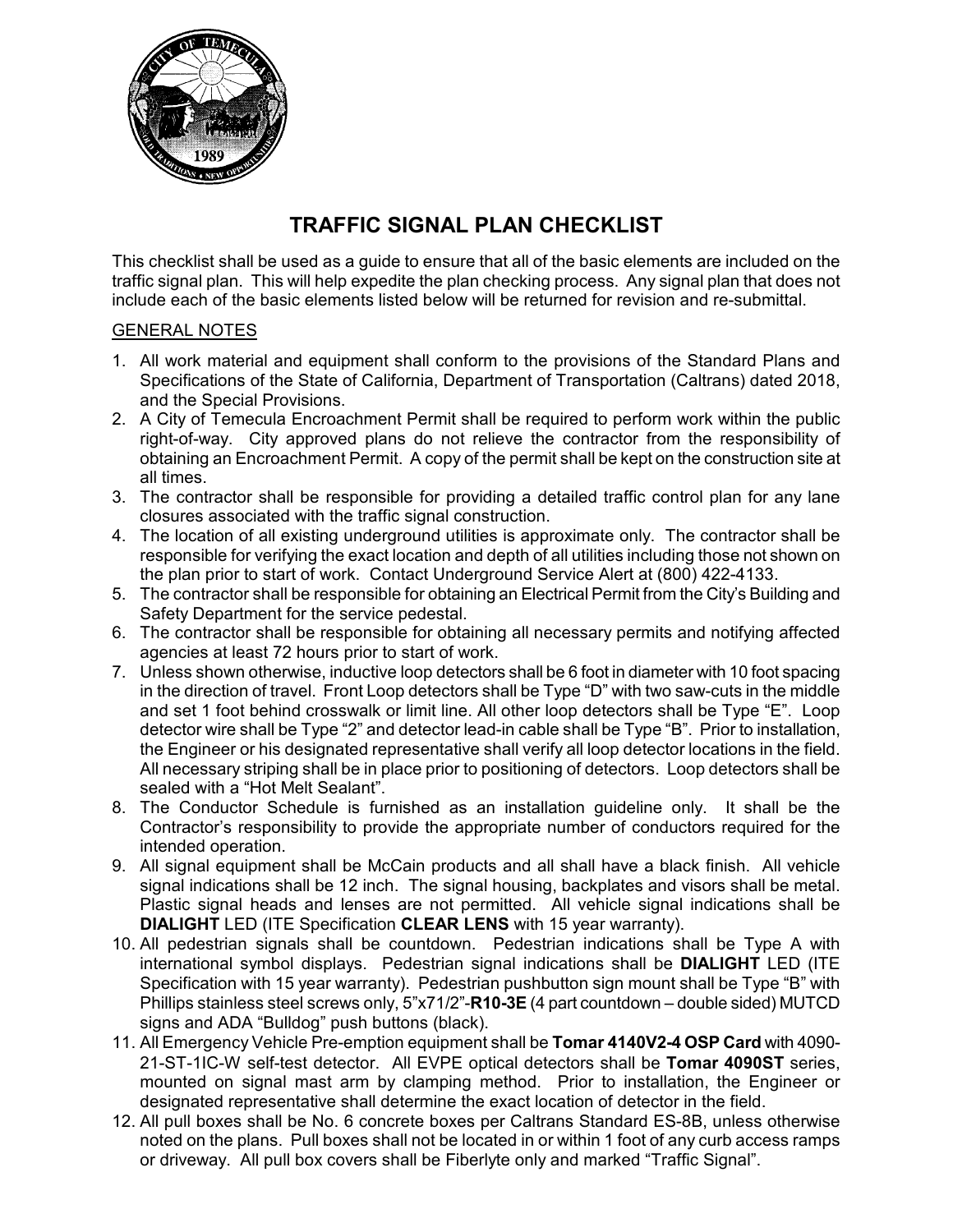- 13. The contractor shall verify with the Engineer the exact location of all traffic signal equipment prior to installation.
- 14. All conduits shall be a minimum of 3-inch Schedule 80 PVC unless otherwise noted. All stubouts shall be 3-inch conduit. All conduits under roadway section shall be installed without open cutting. All conduits shall be installed with a minimum 12AWG bare solid copper tracing wire. Proper operation of the tracer wire shall be demonstrated prior to acceptance.
- 15. Each conductor shall be permanently identified. Identification shall be by direct labeling, tags or bands permanently fastened to the conductors. The identification shall be placed on each conductor or group of conductors in each pull box and near the end of each conductor where the conductors are terminated.
- 16. **Luminaires shall be GE Evolve 4000K (84 Watt) LED with 7 Pin Receptacle.**
- 17. Reflectorized Street Name Signs shall be used. Sign Legend shall be Type E (Modified) upper and lower case lettering. Signs shall be 8 foot long with Diamond Grade sheeting only.
- 18. Underground traffic signal conductors between pull boxes or otherwise shall not be spliced.
- 19. Any landscaping damaged by the traffic signal construction shall be repaired or replaced to the satisfaction of the Engineer and the property owner.
- 20. The contractor shall be responsible for completing all "punch list" items prior to traffic signal turnon.
- 21. All Ethernet Switches shall be Cisco IE4000-4S8P4G-E (16 Ports) or City approved equal. All shall be installed with Cisco Small Form-Factor Pluggable (SFP) transceivers Model No. GLC-LX-SM-RGD and Power Supply with cord Model No, PWR-IE170W-PC-AC. All shall be installed in the Communications Cabinet or Controller Cabinet with a Cisco Din-Rail Mount Model No. STK-RACK-DINRAIL or City approved equal.
- 22. All Fiber Distribution Units (FDU) shall be Corning Model No. CCS-O1U with SC 6 port panel or City approved equal.
- 23. All Closed Circuit Television (CCTV) Cameras shall be AXIS Network Cameras Model No.Q6100-E with a Q61-E PTZ, Axis Mid-span converter, and Axis Wall-and-Pole Mount Model No. T91L61.

## CONSTRUCTION NOTES:

- 1. Contractor shall construct Type 332 Cabinet foundation and shall furnish and install a McCain ATC 2070LX controller assembly in a Type 332 Cabinet. The controller assembly shall be housed in a Type 332 Cabinet wired for 8 phase operation, and include functions indicated on the plans. The cabinet shall include cabinet drawer assembly, and cabinet light assembly. The cabinet's Police panel shall be equipped with a connection for a traffic signal controller manual override switch. All equipment shall be on the current State of California "Qualified Products List". Only PDC load switches **will** be accepted. The Type 332 cabinet's Power Distribution Assembly shall be "Mercury free".
- 2. Furnish and install a dual-metered Type III-CF Service Equipment Aluminum Enclosure Only (No Steel) with the following circuit breakers:
- 120/240V 100A Main
- 120V 50A Metered Signals
- 240V 40A Metered Lighting

Dual Type V – P.E.C.

The Type III-CF service enclosure's contact switch shall be "Mercury free".

- 3. Furnish and install emergency vehicle pre-emption equipment and required 4 channel discrimination equipment in the controller cabinet. Mount EVPE optical detectors on mast arm.
- 4. Furnish and install Type "V" PEC unit in service cabinet.
- 5. Furnish and install mast arm mounted sign per Standard Plan ES-7N, Detail "U".
- 6. Furnish and install 3" conduit with pullrope per S.C.E. requirements.
- 7. Furnish and install 2" conduit with conductors as shown.